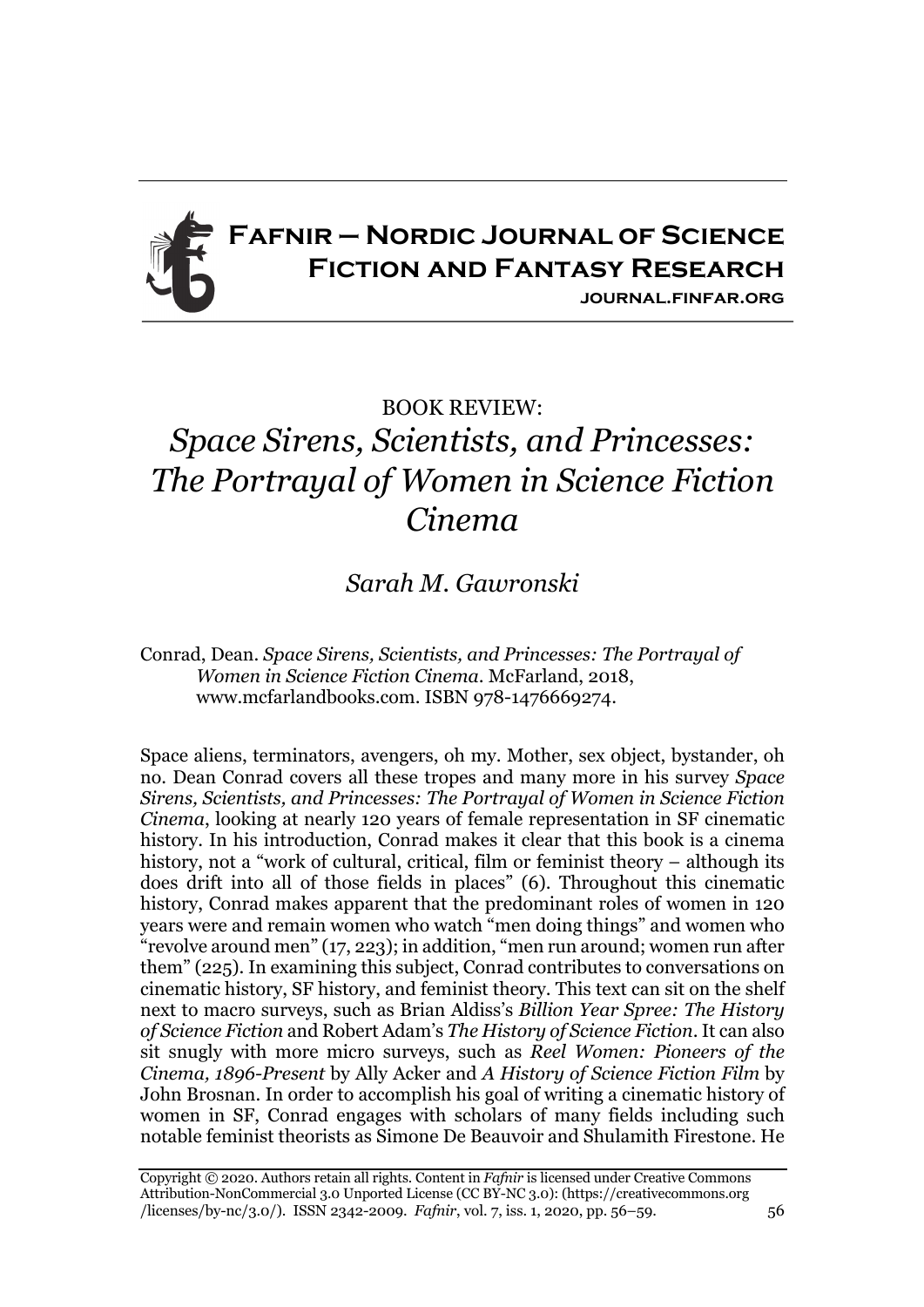also digs through the extensive vault that is film and TV. He looks at some of the earliest films ever made featuring women and includes an epilogue that examines films up to the point of publication, including *Blade Runner 2049*  (2017). Since his focus is female representation, Conrad spends very little time on females who make the films but instead focuses on the representation of women in the movie industry, which is inherently patriarchal, and how that representation interacts with male representation and domination of SF film.

Conrad separates his book into seven chapters, each following cinematic or historical changes. Chapter 1, "Science Fiction – Silents and the Establishment of Female Roles" examines the advent of cinema with the silent film period. Conrad makes a somewhat dubious argument early on when he suggests that all early films are science fiction. They are indeed a scientific marvel, but hardly science fiction (15). However, he quickly moves into silent films that are unquestioningly SF, such as *Dog Factory* and *Chapellerie et charcuterie mécanique*. Through these films, he notes that the women appear as little more than "onlookers, watching men doing things" (17). This is a theme that runs throughout this history.

As he moves through the history of science fiction cinema, he notes that women's representation changes – for better or for worse – with the changes in cinematic technology. Perhaps the most enduring point that Conrad makes through each technological change is that the history of female representation is a "give-with-one-hand-take-with-the-other mentality" (146). For example, during the age of sound, women begin to take on more prominent roles, yet they are of traditional representation: the evil queen, the princess in distress, or the female aid; and such representation reflects increasing sexualisation (46).

As Conrad moves into chapter 2, "Science Fantasy – Sound, Technology and the Service of Male Desires", he explores how the role of women became increasingly sexualised as silent films became talkies: sexualised aliens, sexualised monsters, and sexualised robots. If women were not overtly sexualised, they were often depicted as a mother-figure. As the survey continues, we learn that the sexualisation of the female and the presence of the mother-figure are continual themes that run throughout the history of SF cinema, which is not surprising as two of the four major female archetypes are the whore and the mother.

It is in chapter 3, "Peace and the Emergence of Female Professionals", where Conrad shows his first grudging respect for the cinematic industry and their attempts of granting female agency. Though women are still sidekick characters to men's narratives, they begin to have more overt agency. His prime example, and one to which he keeps returning throughout the survey, is the 1951 film *The Day the Earth Stood Still* as female secretary Helen Benson stands beside the male alien and helps prevent an alien invasion and the annihilation of the human race. Despite women's having more agency, Conrad notes that though they are being presented as professionals, including scientists, the sciences they specialise in are "soft sciences" or "life sciences" while the "hard sciences" remain firmly in the hands of men (82-83). This trend continues well into the present. An example he often alludes to is Amy Adams's linguist in *Arrival*.

Unfortunately, the progress seen in chapter 3 seems to be short-lived. As women made progress during the second-wave feminist revolution, their screen representations did not progress accordingly. During this time, cinema made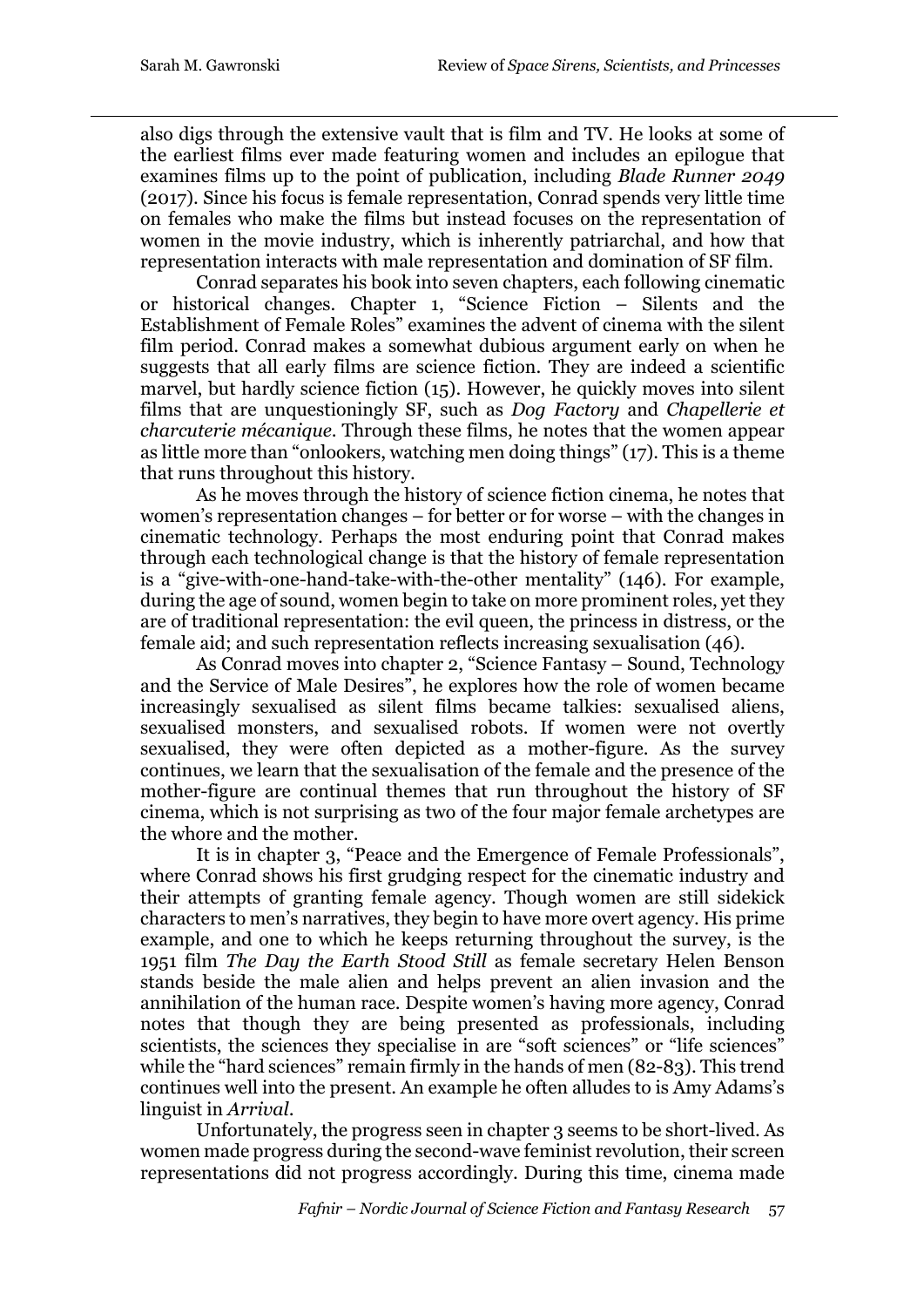another technological advancement: colour. As Conrad often shows, as cinema takes a step forward, female representation takes two steps backward. Chapter 4, "Intermission – Watershed Years, or, Destination Unknown and an *Annus Mirabilis*" presents some notable female figures such as Dr. Zira from the 1968 *Planet of the Apes* and Barbarella from *Barbarella*. However, these roles are quickly diminished by their patriarchal setup. Dr. Zira, though showing great promise for female representation as a scientist, loses stature in the sequel and gets axed in the third movie. And Barbarella shows fierce female agency as well as being a "proficient female astronaut"; however, "This is a movie in which feminist attitudes are approached from a patriarchal perspective, turning a promising treatise into … 'elucubrated, anemic pornography'" (110). Not only is Barbarella highly sexualised, she is then shamed for her sexual appetite.

The first half of Conrad's book follows the first six decades of SF cinema, showing a constant shift forward followed by a corresponding setback. Unfortunately, this rings true for the following six decades as well. As Conrad gets into chapter 5, "Golden Era – Blockbusters and the Development of Female Heroes", there is finally some hope that women will break out of their stereotyped representations or their position as a bystander in the man's narrative. This seems to hold true for a little while with women like Princess Leia, Ellen Ripley, and Sarah Connor (*Star Wars*, *Aliens*, and *Terminator*  respectively): women who are "strong, opinionated and resourceful" (138). Yet, even with this stunning trio, stereotypes resound, such as Ripley and Connor being represented as mother figures. Another turn is the masculinised female, as represented by Connor in *Terminator 2: Judgment Day*. As Conrad remarks, "To appropriate Laura Mulvey here, it might seem that creators of female characters in the 1980s and '90s were 'torn between the deep blue sea of passive femininity and the devil of regressive masculinity'" (145). As Conrad moves into chapter 6, "Dangerous Times – Identity Crises and a Millennial Mélange", we are reminded that in the end tradition rules the cinematic industry. Despite certain achievements, SF cinema returns to monstrous, sexualised females in films about men.

Finally, as Conrad reaches the twenty-first century and the computer/CGI age, women are once again presented as sex symbols despite being competent warriors. Twenty-first-century SF has become "Look-at-my-ass SF" (203), which he illustrates with no less than a half-dozen images of movie posters in which the women's backside is facing the audience while the men are in more natural frontal poses (204). Though Conrad gives a succinct and complete concluding chapter, I believe the whole text is best summarised by the following quote: "On the one hand, it [cinematic female representation] promised – and delivered – so much; on the other, it showed that, however complete the revolution may appear, convention and stereotype always seem to retain a degree of influence" (180). With every gain women attained in SF cinematic history, they were also held to stereotypes and industry tradition which had them acting as bystanders in stories about men.

In *Space Sirens, Scientists and Princesses*, Conrad offers a concise and remarkably complete history of female representation in SF cinema. Unfortunately, at points the text seems rather redundant; however, I believe that the fault lies more with the consistent one-step-forward-two-stepsbackward mentality in cinematic history than with Conrad himself. Conrad can hardly be blamed for an industry whose attitude remains "give-with-one-hand-